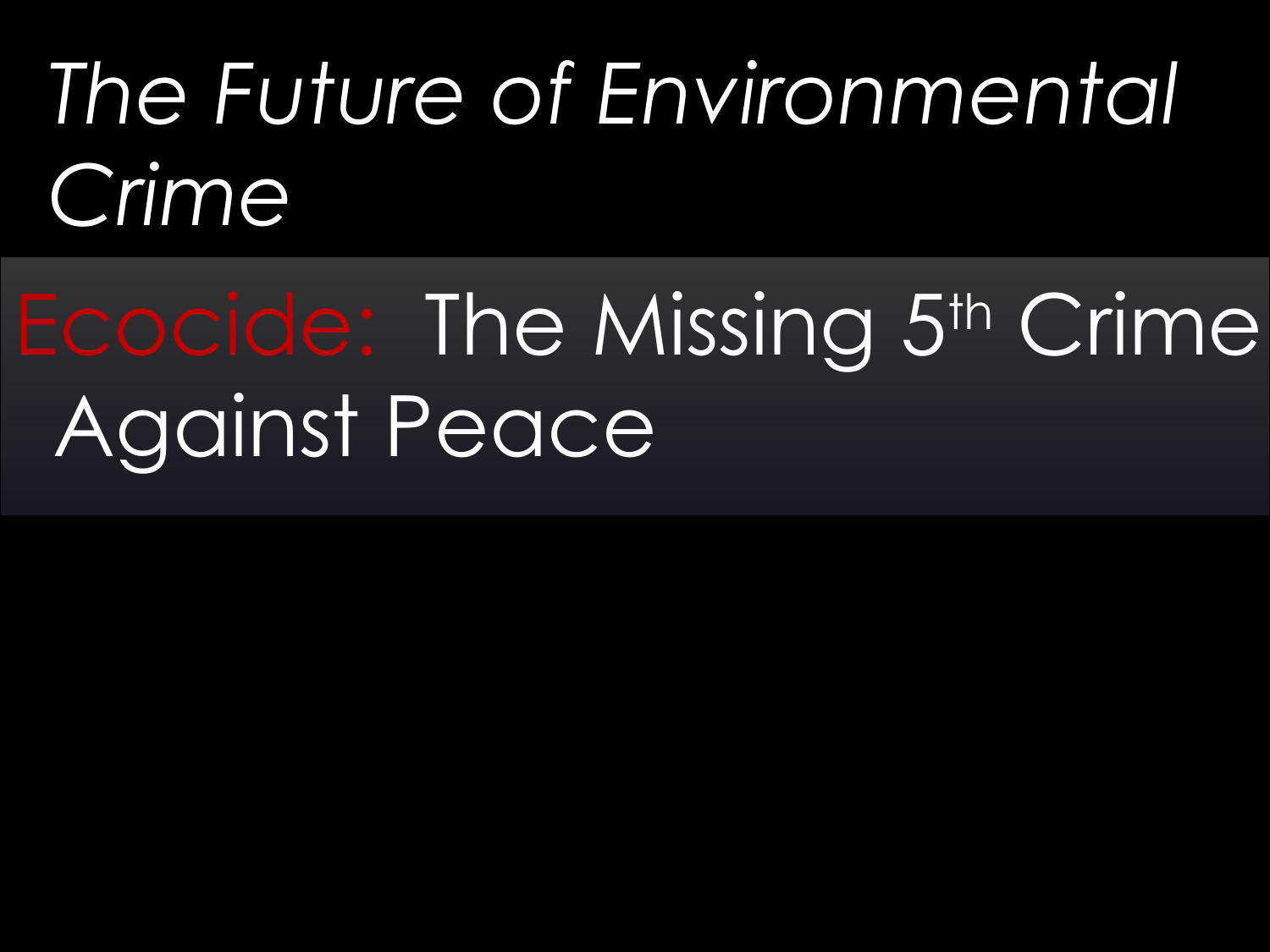# The Problem

- UN's *Global Environmental Outlook 5* (2012): anthropogenic impacts on the Earth System are unprecedented.
- Scientific agreement that humanity has exceeded at least three planetary boundaries.
- Ecocide, *the extensive destruction of ecosystems*; large scale land use change, pollution, open cast mining remains legal and profitable.
- No comprehensive international legal agreement to deal with environmental crime.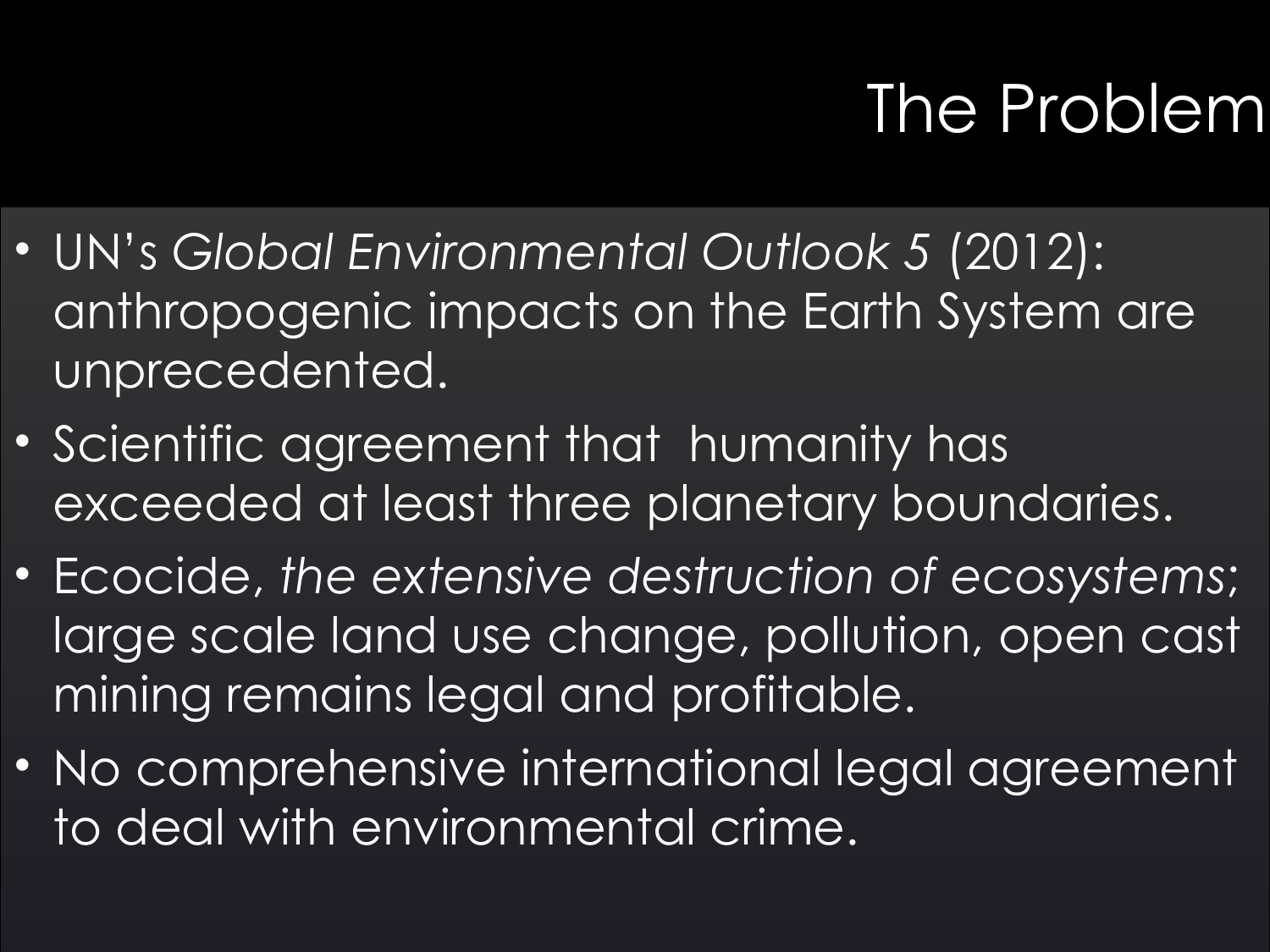# The Solution

#### Make Ecocide the 5th Crime Against Peace:

*The extensive damage to, destruction of or loss of ecosystem(s) of a given territory, whether by human agency or by other causes, to such an extent that peaceful enjoyment by the inhabitants of that territory has been or will be severely diminished*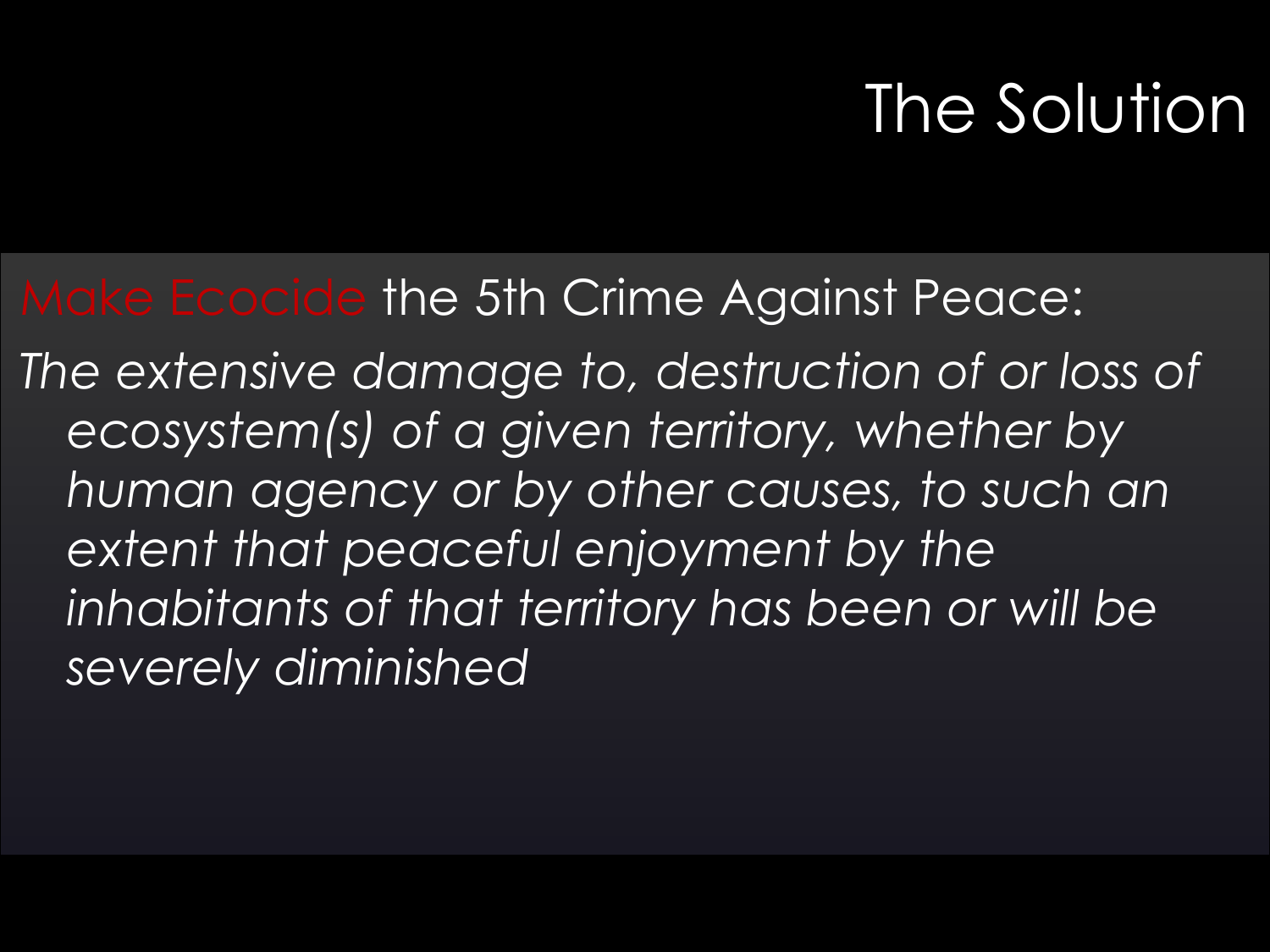## Crimes Against Peace

Which threaten the peace and security of mankind Set out in Rome Statute

1) Crimes Against Humanity 2) War Crimes 3) Genocide 4) Crimes of Aggression

### Well-being of all life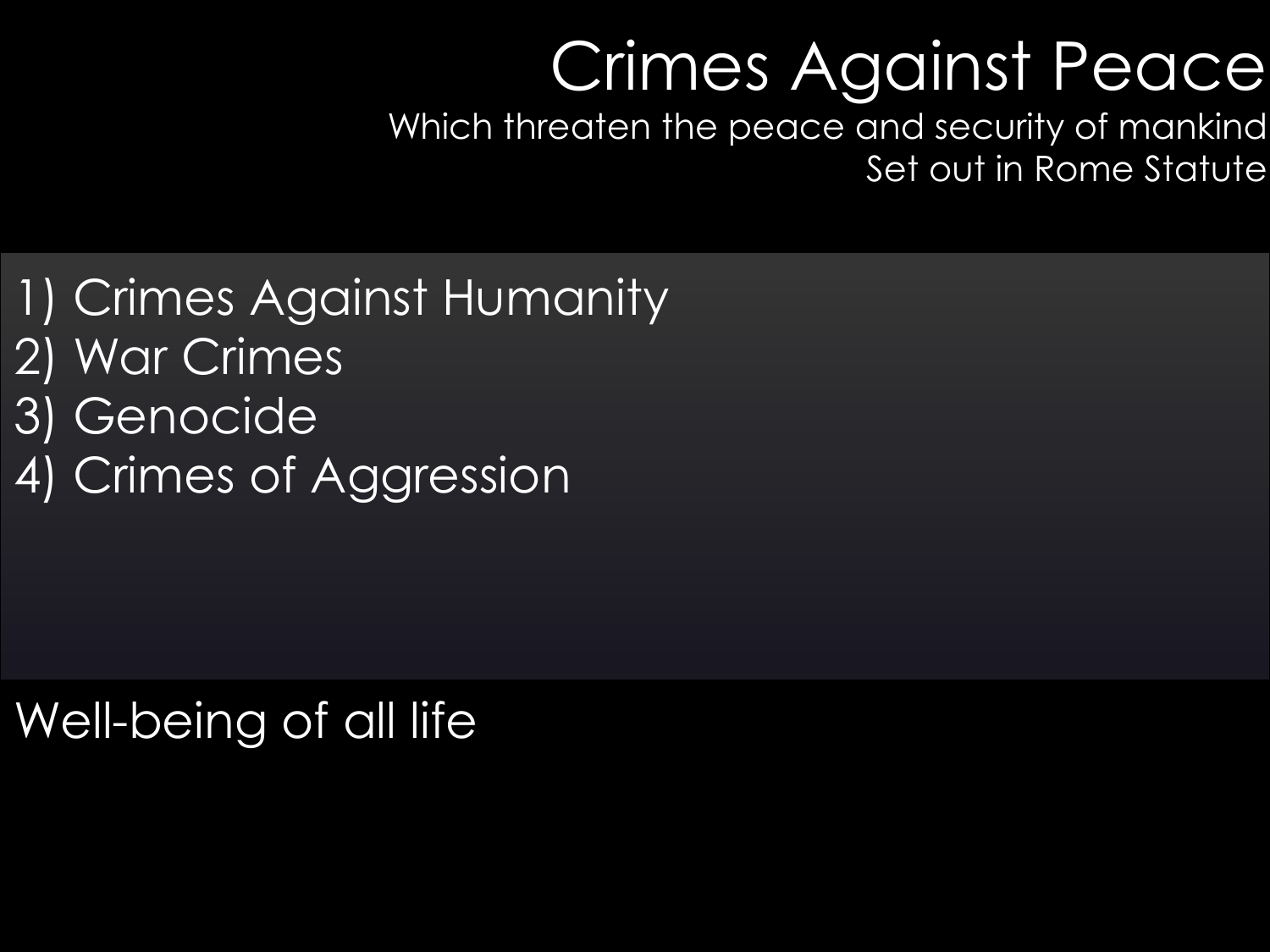## Crimes Against Peace

Which threaten the peace and security of mankind Set out in Rome Statute

1) Crimes Against Humanity 2) War Crimes 3) Genocide 4) Crimes of Aggression

#### Well-being of all life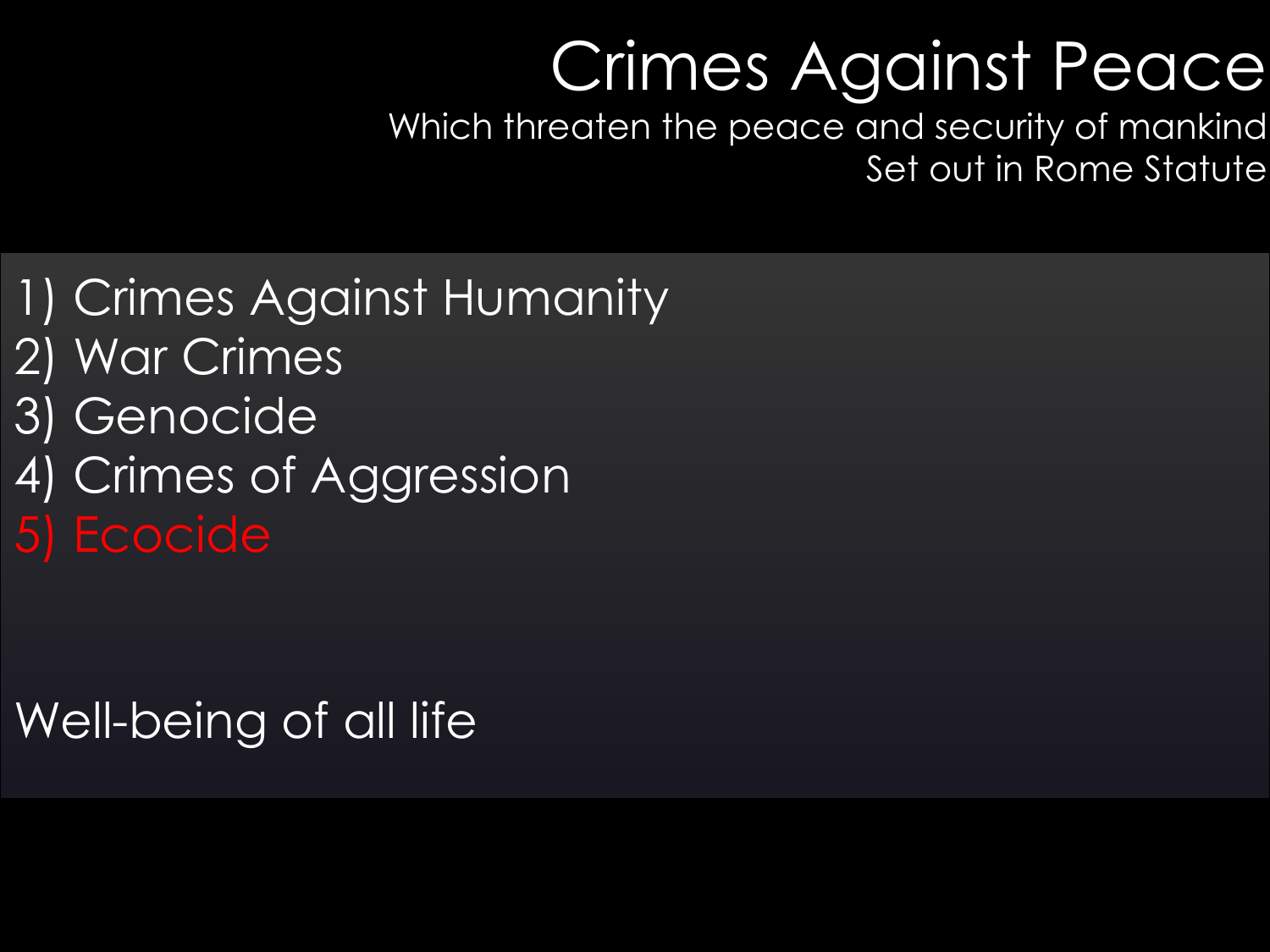# Ecocide is the Missing 5th Crime Against Peace

- 1970s 1990s making ecocide the  $5<sup>th</sup>$  Crime Against Peace was examined by the United Nations.
- When excluded in 1996 many countries objected.
- Ecocide essentially a crime during war time but not in peace time. (Article 8(2)(b) of the Rome Statute)
- Detailed research: [The University of London's Report Ecocide:](http://www.sas.ac.uk/sites/default/files/files/hrc/Events%20Documents/Ecocide%20is%20the%20missing%205th%20Crime%20Against%20Peace.pdf)  [The Missing 5](http://www.sas.ac.uk/sites/default/files/files/hrc/Events%20Documents/Ecocide%20is%20the%20missing%205th%20Crime%20Against%20Peace.pdf)[th Crime Against Peace](http://www.sas.ac.uk/sites/default/files/files/hrc/Events%20Documents/Ecocide%20is%20the%20missing%205th%20Crime%20Against%20Peace.pdf)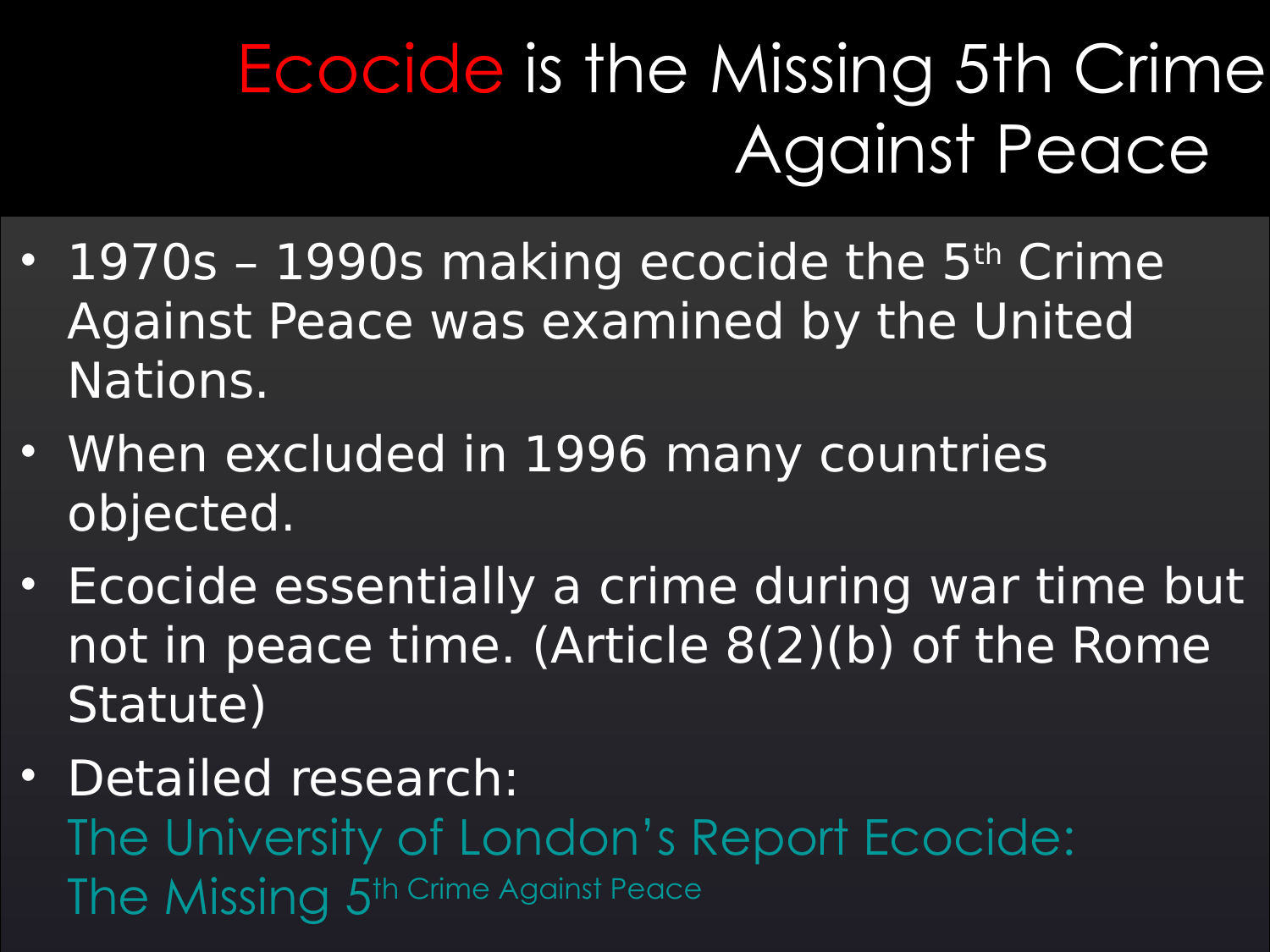### damage & destruction

#### war

### **Ecocide**

#### conflict

### resource depletion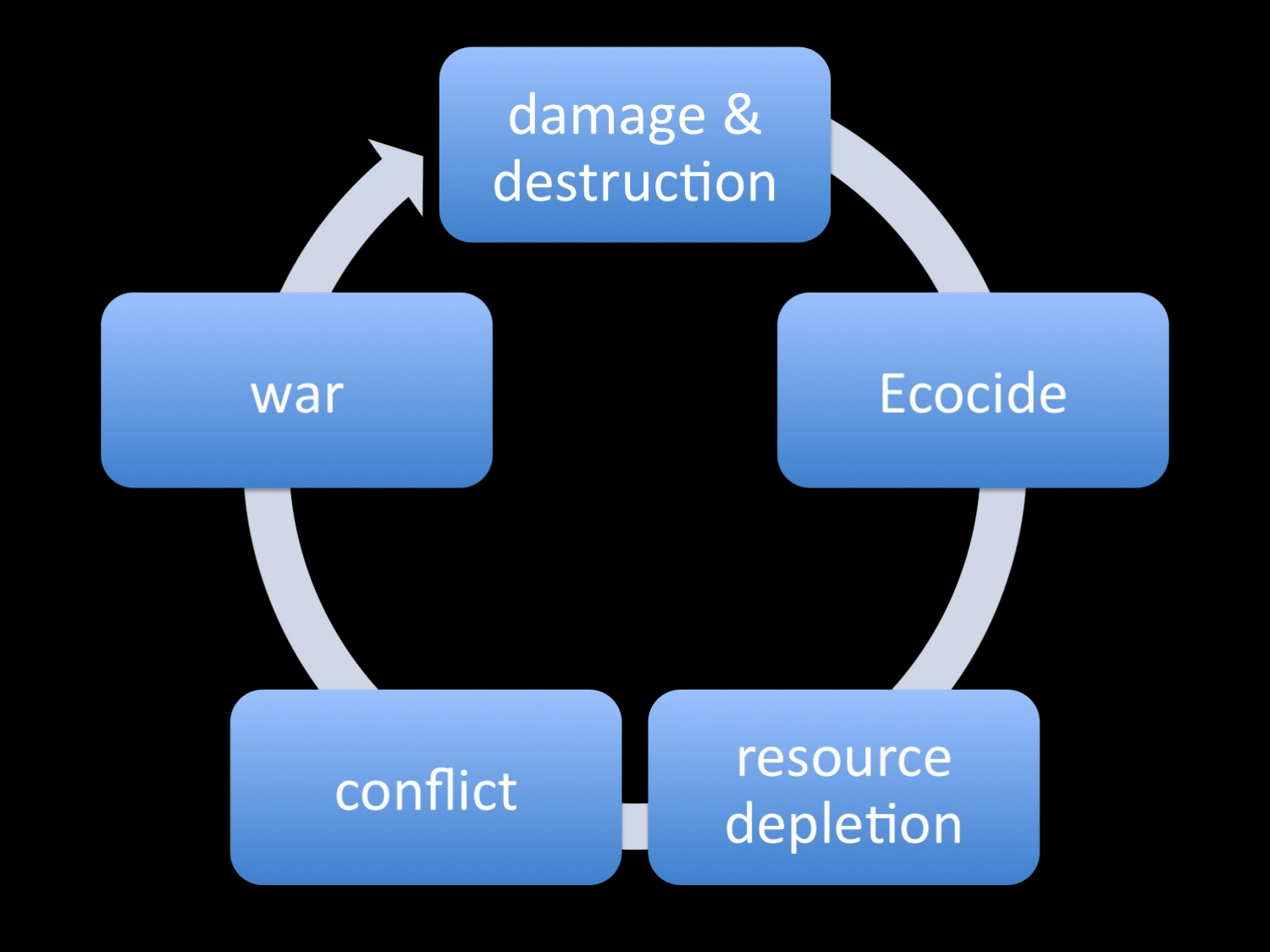# Human-made Ecocide

| Examples      | Mining, unconventional fossil fuel extraction,<br>deforestation                                                                                       |
|---------------|-------------------------------------------------------------------------------------------------------------------------------------------------------|
| How law works | Prevent and restore<br>Superior responsibility<br><b>Strict liability</b><br>Triggers UNEP's vision for a green economy<br><b>Restorative Justice</b> |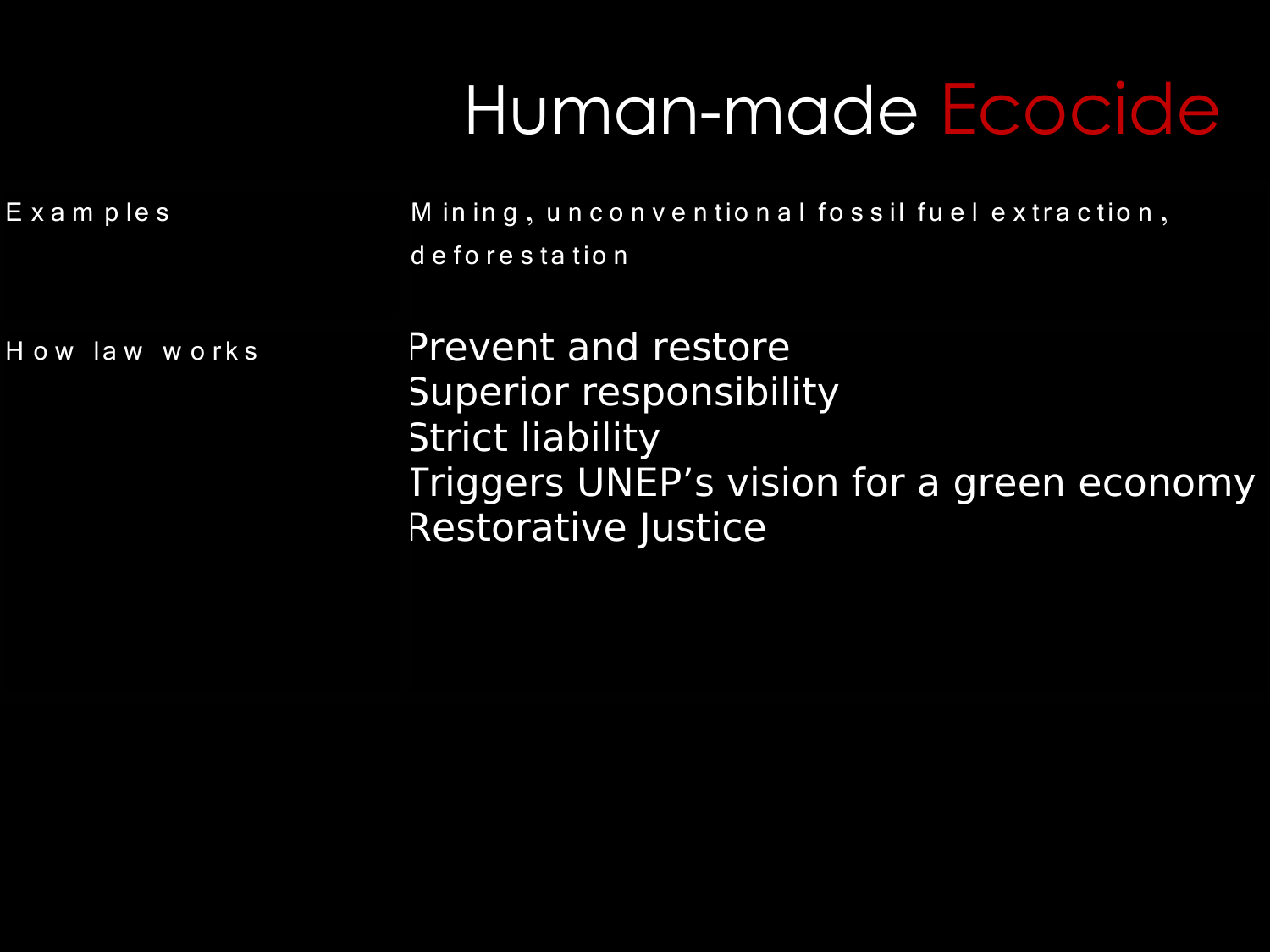# Ecocide by other causes

E x a m p le s T su n a m is, flood in g, e a r th q u a k e

H ow law works **•Duty of care on states to provide assistance** •Charter of the UN Article 73: *Members of the UN... recognise that the interests of the inhabitants are paramount, and accept as a sacred trust the obligation to promote to the utmost... the well-being of the inhabitants of these territories…*  •Charter of the UN, Article 75: *The UN shall establish ...an international trusteeship system for the administration and supervision of trust territories.*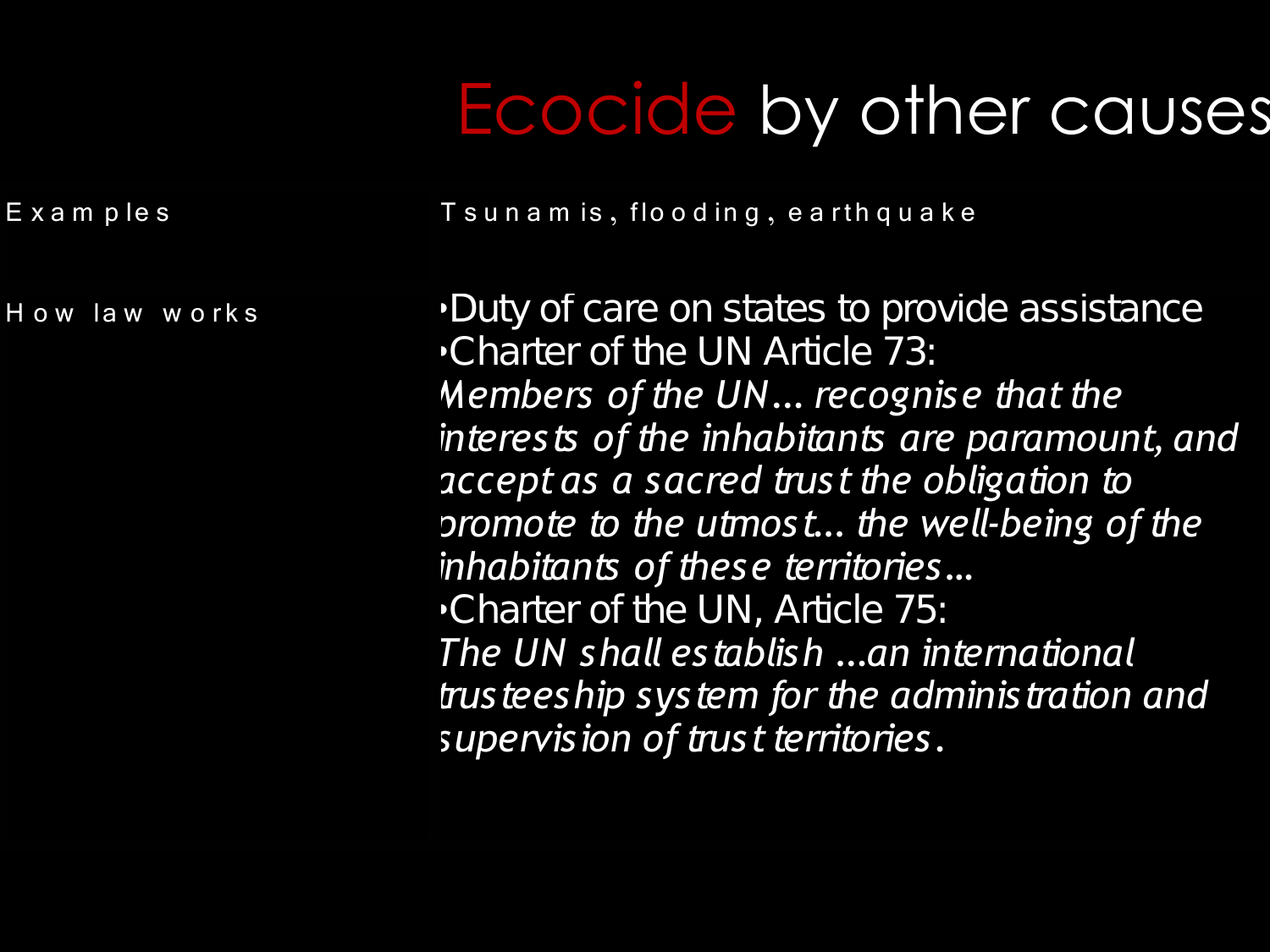

#### 200 years ago

300 companies said: **1.necessity 2.public demand 3.economic collapse**

self-regulation limit numbers (cap) leave it to market forces tradeable permits improve conditions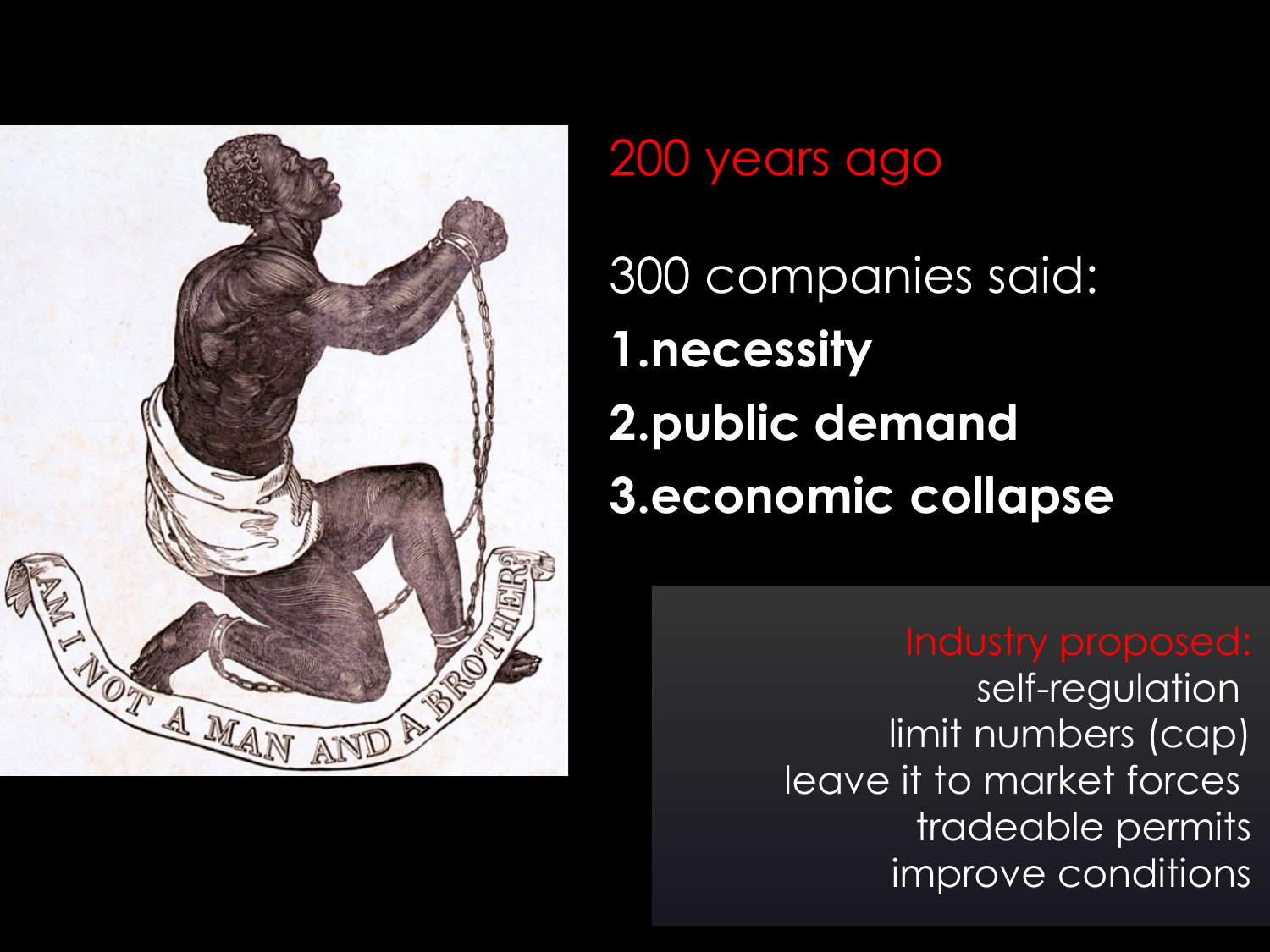

## **Today** 3000 companies say: **1.necessity 2.public demand 3.economic collapse**

self-regulation limit numbers (cap) leave it to market forces tradeable permits improve conditions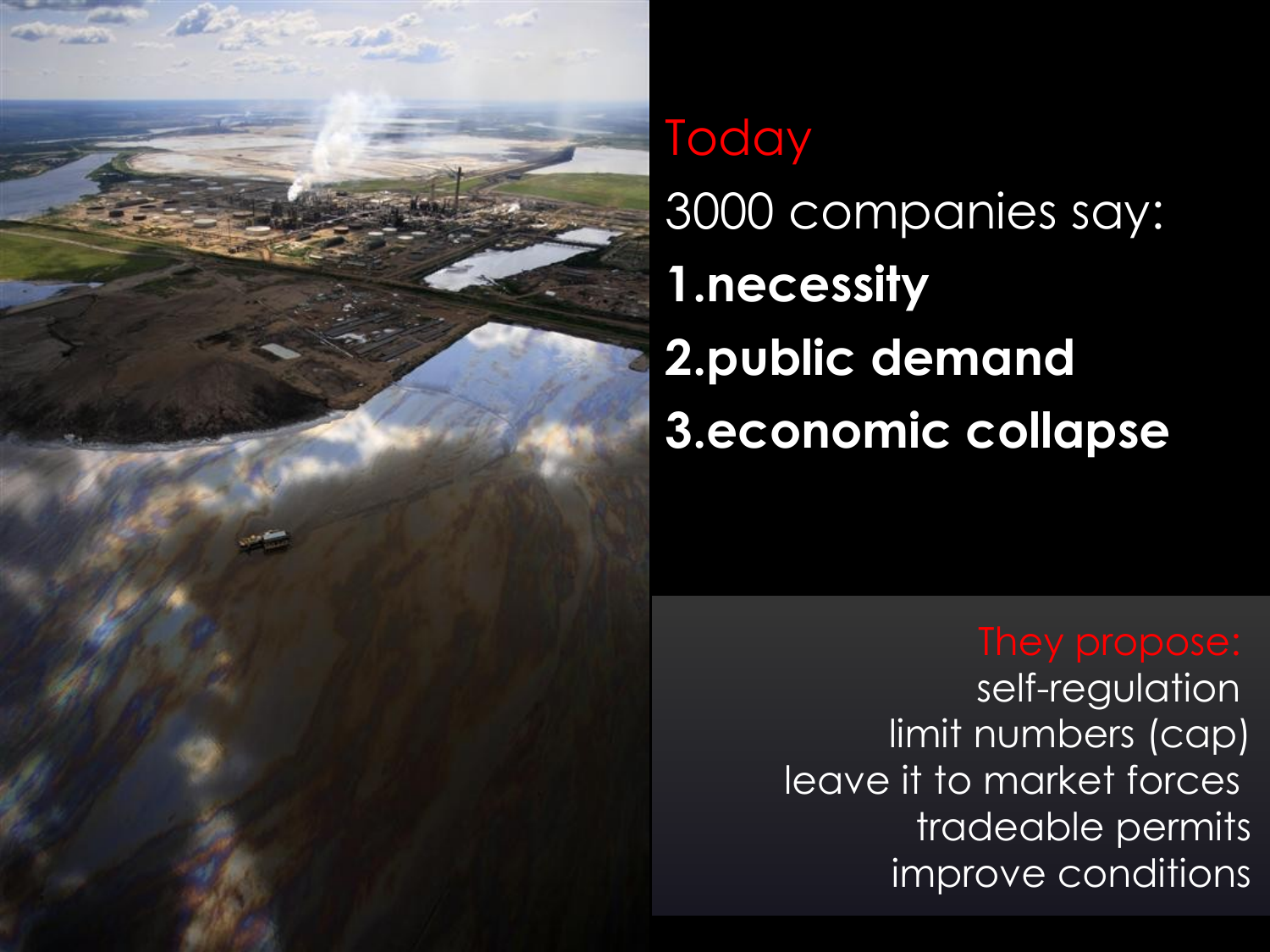# Moral wrong = criminal wrong

Just because it is the norm to destroy the Earth does not mean that it is right